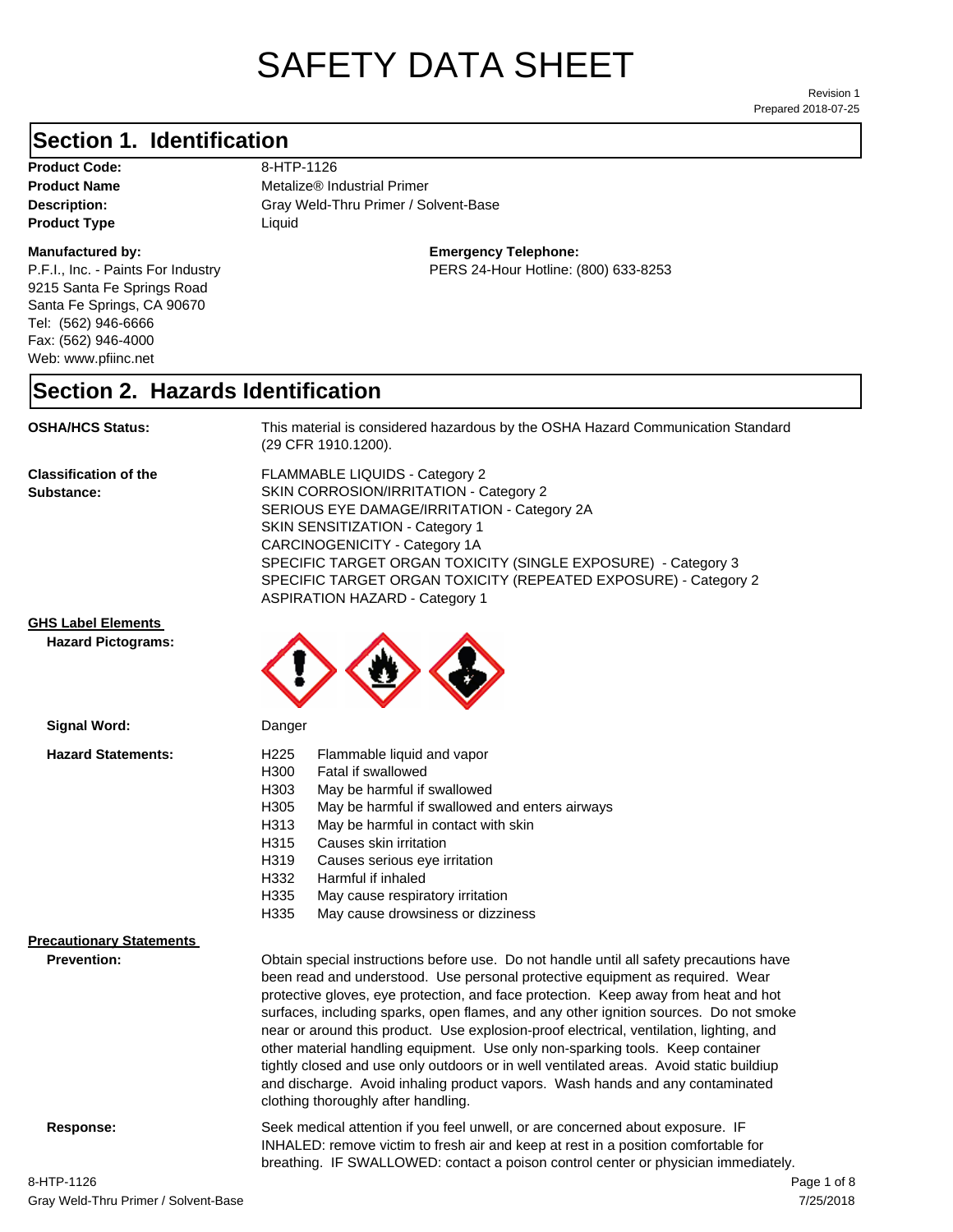|                                             | Do not induce vomiting. IN CASE OF SKIN OR HAIR CONTACT: remove all<br>contaminated clothing, and wash skin with soap and water. If irritation or rash occurs,<br>get medical attention. IF IN EYES: rinse with copious amounts of water for several<br>minutes. Remove contact lenses, if present and easy to do so. If eye irritation persists,<br>seek medical attention.                                                                                                                                                                                                                                                                                                                                                                                                                                                                                                                                                                                                                                             |
|---------------------------------------------|--------------------------------------------------------------------------------------------------------------------------------------------------------------------------------------------------------------------------------------------------------------------------------------------------------------------------------------------------------------------------------------------------------------------------------------------------------------------------------------------------------------------------------------------------------------------------------------------------------------------------------------------------------------------------------------------------------------------------------------------------------------------------------------------------------------------------------------------------------------------------------------------------------------------------------------------------------------------------------------------------------------------------|
| <b>Storage &amp; Disposal:</b>              | Store in a locked and secure environment. Store in a cool, well ventilated area away<br>from direct sunlight and heat. Dispose of contents and container in accordance with all<br>local, regional, state, and federal regulations.                                                                                                                                                                                                                                                                                                                                                                                                                                                                                                                                                                                                                                                                                                                                                                                      |
| <b>Supplemental Label</b><br>Elements:      | Ensure adequate ventilation at all times when using this product and when sanding the<br>dried film. Wear an appropriate, NIOSH approved particulate respirator. Follow all<br>respirator manufacturer's directions for proper use. Abrading or sanding this product's<br>dried film may release crystalline silica which has been shown to cause lung damage<br>and may cause cancer following long term exposure. Rags, sandpaper, steel wool,<br>and other abrading materials or waste containing this product may spontaneously<br>combust when improperly disposed of. Product contains solvents which can cause<br>permanent brain and nervous system damage. Intentional misuse by concentrating<br>and inhaling the contents of this product can be harmful or fatal. Do not transfer<br>contents to another container.<br>PROPOSITION 65 WARNING: this product contains chemicals known to the State of<br>California to cause cancer and birth defects or other reproductive harm.<br>FOR INDUSTRIAL USE ONLY. |
| <b>Hazards not otherwise</b><br>classified: | None known.                                                                                                                                                                                                                                                                                                                                                                                                                                                                                                                                                                                                                                                                                                                                                                                                                                                                                                                                                                                                              |

## **Section 3. Composition/Information on Ingredients**

| Chemical Name / CAS No                                                              |
|-------------------------------------------------------------------------------------|
| Calcium Carbonate<br>1317-65-3<br>20 to 30%                                         |
| Talc<br>14807-96-6<br>20 to 30%                                                     |
| <b>Regular Mineral Spirits</b><br>64741-41-9<br>10 to 20%<br>Vapor Pressure: 2 mmHg |
| Zinc Oxide<br>1314-13-2<br>5 to 10%                                                 |
| Naphtha<br>64742-89-8<br>5 to 10%<br>Vapor Pressure: 12 mmHg                        |
| <b>Titanium Dioxide</b><br>13463-67-7<br>1 to 5%                                    |
| Acetone<br>67-64-1<br>1 to 5%<br>Vapor Pressure: 30.796 kPA                         |
| Xylene<br>1330-20-7<br>1 to 5%<br>Vapor Pressure: 1.06 kPa                          |

## **Section 4. First Aid Measures**

#### **Description of First Aid Measures**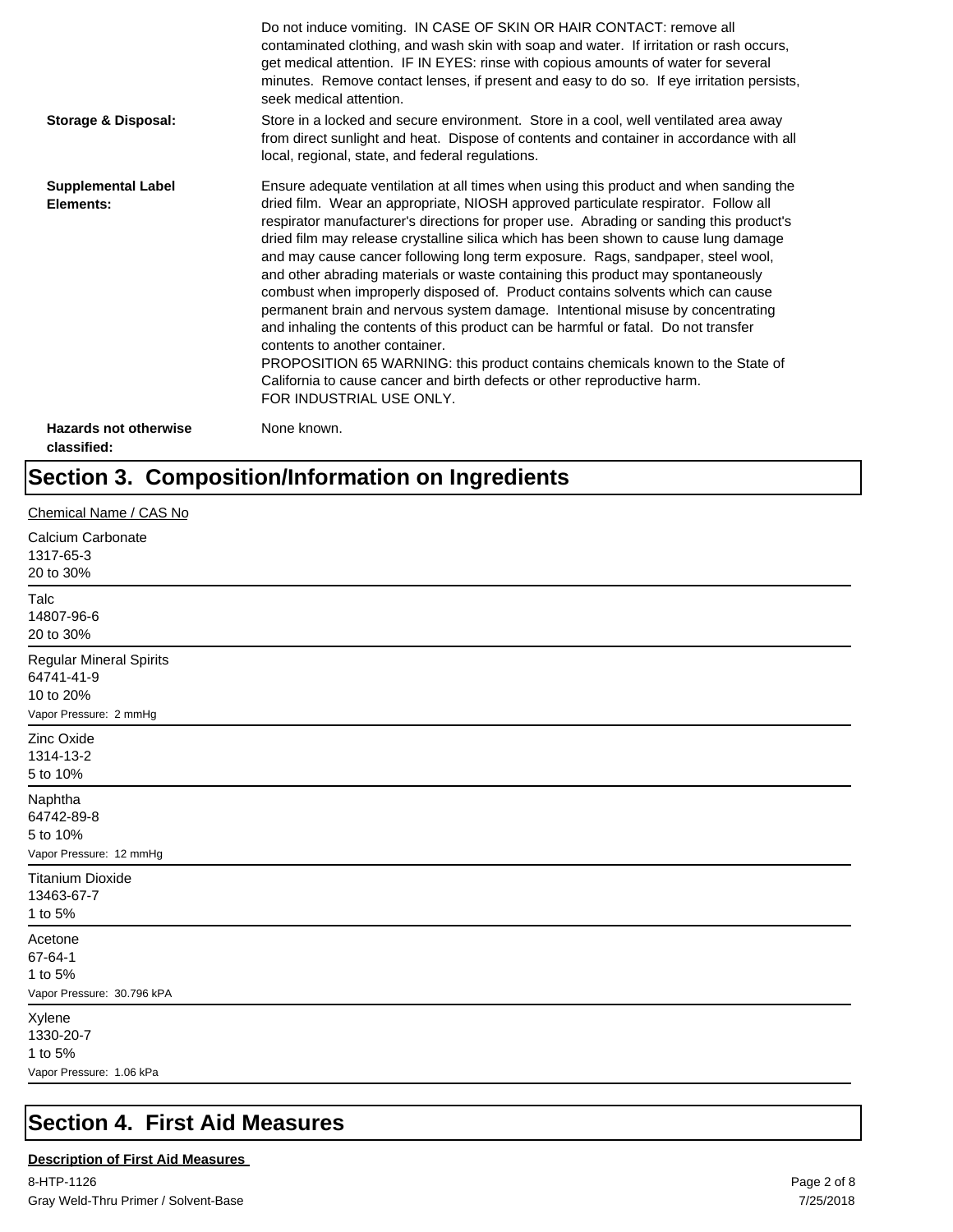| <b>Eye Contact:</b>                                 | Immediately flush eyes with copious amounts of water. Remove any contact lenses.<br>Rinse for at least 10 minutes. Get medical attention.                                                                                                                                                                                                                                                                                                                                                                                                                                                                                                                                                                                                                                                                                             |
|-----------------------------------------------------|---------------------------------------------------------------------------------------------------------------------------------------------------------------------------------------------------------------------------------------------------------------------------------------------------------------------------------------------------------------------------------------------------------------------------------------------------------------------------------------------------------------------------------------------------------------------------------------------------------------------------------------------------------------------------------------------------------------------------------------------------------------------------------------------------------------------------------------|
| Inhalation:                                         | Remove victim to fresh air and maintain in a rest position comfortable for breathing. If<br>fumes are still present, all rescuers should wear appropriate respirators. If victim<br>exhibits irregular breathing, trained personnel should provide artificial respiration or<br>oxygen. Mouth-to-mouth resuscitation may be dangerous. If necessary, contact a<br>poison control center or physician immediately. If victim is unconscious, place in a<br>recovery position and seek medical help immediately. Maintain an open airway for the<br>victim.                                                                                                                                                                                                                                                                             |
| <b>Skin Contact:</b>                                | Wash affected areas with soap and water. Remove contaminated clothing and shoes.<br>Continue to rinse the affected area for at least ten minutes. Get medical attention if<br>discomfort continues. Avoid further exposure in the event of any symptoms or<br>complaints.                                                                                                                                                                                                                                                                                                                                                                                                                                                                                                                                                             |
| Ingestion:                                          | If product is ingested, contact a poison control center or a physician immediately. Do<br>not induce vomitting. Rinse mouth with water and remove dentures, if any. Remove<br>victim to fresh air and keep at rest in a comfortable position to facilitate breathing. If<br>the victim is conscious and the product has been swallowed, provide small quantities of<br>water to drink. Cease if the victim feels sick, as vomitting may be dangerous.<br>Aspiration hazard if swallowed. This product can enter the lungs and cause damage.<br>If vomitting occurs, the head should be kept low so that vomit does not enter the lungs.<br>Never administer anything by mouth to an unconscious person. If unconscious, place<br>in a recovery position while medical attention is sought. Maintain an open airway for<br>the victim. |
| <b>Potential Acute Health Effects</b>               |                                                                                                                                                                                                                                                                                                                                                                                                                                                                                                                                                                                                                                                                                                                                                                                                                                       |
| <b>Eye Contact:</b>                                 | Causes serious eye irritation.                                                                                                                                                                                                                                                                                                                                                                                                                                                                                                                                                                                                                                                                                                                                                                                                        |
| Inhalation:                                         | Can cause central nervous system depression. May cause drowsiness and dizziness<br>as well as respiratory irritation.                                                                                                                                                                                                                                                                                                                                                                                                                                                                                                                                                                                                                                                                                                                 |
| <b>Skin Contact:</b>                                | Causes skin irritation. May cause an allergic skin reaction.                                                                                                                                                                                                                                                                                                                                                                                                                                                                                                                                                                                                                                                                                                                                                                          |
| Ingestion:                                          | Can cause central nervous system depression. May be fatal if swallowed and allowed<br>to enter airways. Irritating to mouth, throat and stomach.                                                                                                                                                                                                                                                                                                                                                                                                                                                                                                                                                                                                                                                                                      |
| Over-Exposure Signs & Symptoms                      |                                                                                                                                                                                                                                                                                                                                                                                                                                                                                                                                                                                                                                                                                                                                                                                                                                       |
| <b>Eye Contact:</b>                                 | Adverse symptoms may include: pain or irritation, watering, redness.                                                                                                                                                                                                                                                                                                                                                                                                                                                                                                                                                                                                                                                                                                                                                                  |
| Inhalation:                                         | Adverse symptoms may include: respiratory tract irritation, coughing, nausea or<br>vomiting, headache, drowsiness or fatigue, dizziness or vertigo, unconsciousness.                                                                                                                                                                                                                                                                                                                                                                                                                                                                                                                                                                                                                                                                  |
| <b>Skin Contact:</b>                                | Adverse symptoms may include: irritation, redness.                                                                                                                                                                                                                                                                                                                                                                                                                                                                                                                                                                                                                                                                                                                                                                                    |
| Ingestion:                                          | Adverse symptoms may include: nausea, vomiting.                                                                                                                                                                                                                                                                                                                                                                                                                                                                                                                                                                                                                                                                                                                                                                                       |
|                                                     | <u>Indication of immediate medical attention and special treatment needed</u>                                                                                                                                                                                                                                                                                                                                                                                                                                                                                                                                                                                                                                                                                                                                                         |
| <b>Notes to Physician:</b>                          | Treat symptomatically. Contact poison treatment specialists if large quantities have<br>been ingested or inhaled.                                                                                                                                                                                                                                                                                                                                                                                                                                                                                                                                                                                                                                                                                                                     |
| <b>Specific Treatments:</b>                         | None specified.                                                                                                                                                                                                                                                                                                                                                                                                                                                                                                                                                                                                                                                                                                                                                                                                                       |
| <b>Protection of First Aid</b><br><b>Providers:</b> | No action should be taken involving any personal risk or without proper training. If<br>fumes are still present, rescuers should wear appropriate respirators or a self<br>contained breathing apparatus. Mouth-to-mouth resuscitation may be dangerous for<br>the first aid provider. Wash all contaminated clothing with soap and water before<br>removal.                                                                                                                                                                                                                                                                                                                                                                                                                                                                          |

| <b>Extinguishing Media</b> |                                                                                                                                                                                                                                                                                                                                                       |
|----------------------------|-------------------------------------------------------------------------------------------------------------------------------------------------------------------------------------------------------------------------------------------------------------------------------------------------------------------------------------------------------|
| <b>Suitable Media:</b>     | Dry chemical, CO2, water spray (fog), foam, dry sand.                                                                                                                                                                                                                                                                                                 |
| Unsuitable Media:          | Do not use water jet.                                                                                                                                                                                                                                                                                                                                 |
| <b>Specific Hazards:</b>   | The material contains flammable liquid and vapor. Closed containers may explode<br>when exposed to extreme heat as a result of buildup of steam. Vapors may form<br>explosive mixtures with air. Vapors can travel to a source of ignition and flash back.<br>Keep containers tightly closed and isolate from heat, electrical equipment, sparks, and |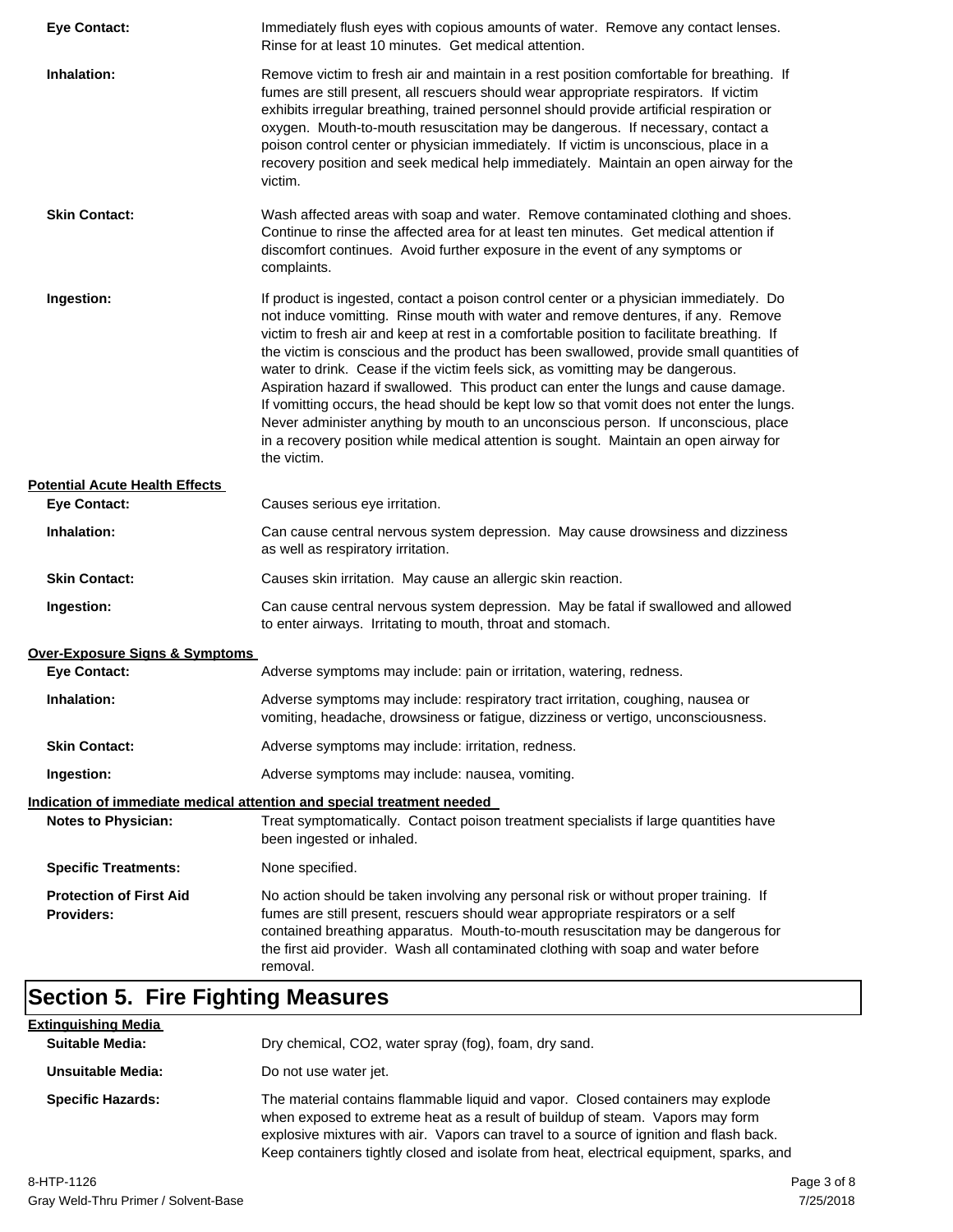open flames. No unusual fire or explosion hazards noted. Water may be used to cool closed containers to prevent pressure buildup and possible autoignition or explosion. Evacuate area and fight fire from safe distance. Containers may explode when heated. Firefighters should wear appropriate protective equipment and self-contained breathing apparatus with a full face-piece operated in positive pressure mode.

#### **Section 6. Accidental Release Measures**

| <b>Environmental Precautions:</b>                               | Avoid dispersal of spilled material and runoff from contacting soil, waterways, drains,<br>and sewers. Inform the relevant authorities if the product has caused environmental<br>pollution.                                                                                                                                                                                                                                                                                                                                                                                        |
|-----------------------------------------------------------------|-------------------------------------------------------------------------------------------------------------------------------------------------------------------------------------------------------------------------------------------------------------------------------------------------------------------------------------------------------------------------------------------------------------------------------------------------------------------------------------------------------------------------------------------------------------------------------------|
| <b>Steps to be Taken if Material</b><br>is Released or Spilled: | Contain spilled liquid with sand or earth. Do not use combustible materials such as<br>sawdust. Eliminate all ignition sources and use explosion-proof equipment. Place<br>material in a container and dispose of according to local, regional, state, and federal<br>regulations. Ventilate area and remove product with inert absorbent and non-sparking<br>tools. Do not incinerate closed containers.                                                                                                                                                                           |
| <b>Small Spills:</b>                                            | Stop leak if doing so can be done without risk. Remove containers from spill area.<br>Use non-sparking tools. Dilute with water and mop up if water-soluble. If not<br>water-soluble, absorb with inert dry material and place in appropriate waste container.<br>Dispose of via a licensed waste disposal contractor.                                                                                                                                                                                                                                                              |
| Large Spills:                                                   | Stop leak if doing so can be done without risk. Remove containers from spill area.<br>Use non-sparking tools. Approach the release from upwind. Prevent entry into<br>sewers, waterways, basements, or confined areas. Wash spillages into an effluent<br>treatment plant or proceed as follows: contain and collect spillage with inert absorbent<br>materials and place in a container for disposal according to local regulations. Dispose<br>of via a licensed waste disposal contractor. See Section 1 for emergency contact<br>information and Section 13 for waste disposal. |

#### **Section 7. Handling and Storage**

**Handling:** Wash thoroughly after handling. Eating, drinking, and smoking should be prohibited in areas where this material is handled, stored, and processed. Wash hands and face before eating or drinking. Remove contaminated clothing and launder before reuse. Use only with adequate ventilation. Follow all SDS and label precautions even after container is emptied, as it may retain product residues. Avoid breathing fumes, vapors, or mist. Avoid contact with eyes, skin, and clothing.

Storage: Store in a dry, cool, well ventilated place. Keep container tightly closed while not in use. Isolate from heat, electrical equipment, sparks, and open flame. Do not store above 120 degrees Fahrenheit. Store large quantities in buildings designed and protected for storage of NFPA Class II combustible liquids. Protect from heat, moisture, and foreign materials.

### **Section 8. Exposure Controls/Personal Protection**

| Chemical Name / CAS No<br>Calcium Carbonate<br>1317-65-3<br>20 to 30%               | <b>OSHA Exposure Limits</b><br>$15 \text{ mg/m}$ | <b>ACGIH Exposure Limits</b><br>10 mg/m $3$ | <b>Other Exposure Limits</b> |
|-------------------------------------------------------------------------------------|--------------------------------------------------|---------------------------------------------|------------------------------|
| <b>Talc</b><br>14807-96-6<br>20 to 30%                                              | 20 mppcf                                         | $2$ mg/m $3$                                |                              |
| <b>Regular Mineral Spirits</b><br>64741-41-9<br>10 to 20%<br>Vapor Pressure: 2 mmHg | 100 ppm                                          | $100$ ppm                                   |                              |
| Zinc Oxide<br>1314-13-2<br>5 to 10%                                                 | $5 \text{ mg/m}$ 3                               |                                             |                              |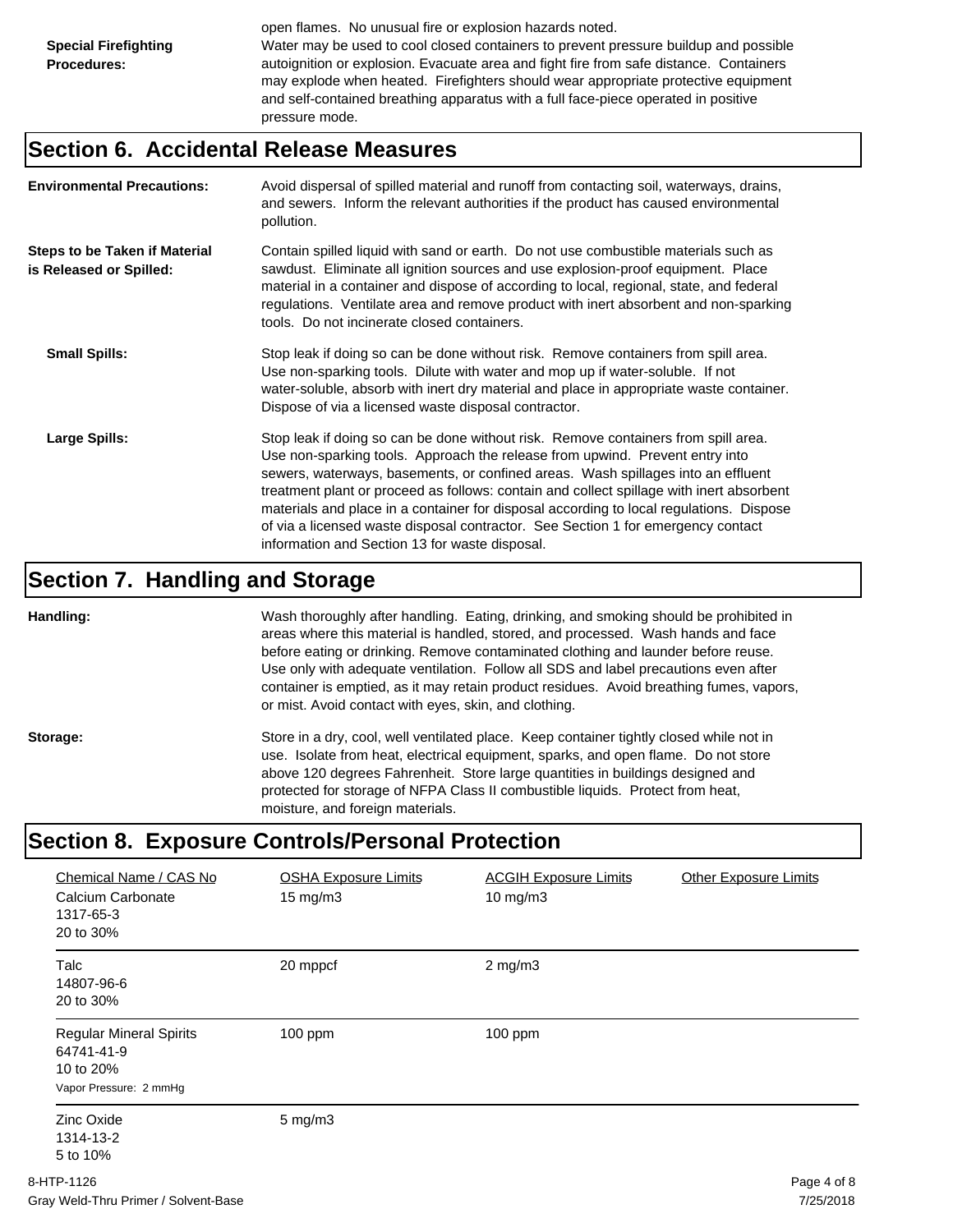| Naphtha<br>64742-89-8<br>5 to 10%<br>Vapor Pressure: 12 mmHg | 500 ppm                                                                                                                                                                                                                                                                                                                                                                                                                                                                                                                                                                                                                                                                                                                                                                                                               | 300 ppm  |
|--------------------------------------------------------------|-----------------------------------------------------------------------------------------------------------------------------------------------------------------------------------------------------------------------------------------------------------------------------------------------------------------------------------------------------------------------------------------------------------------------------------------------------------------------------------------------------------------------------------------------------------------------------------------------------------------------------------------------------------------------------------------------------------------------------------------------------------------------------------------------------------------------|----------|
| <b>Titanium Dioxide</b><br>13463-67-7<br>1 to 5%             | $5$ mg/m $3$                                                                                                                                                                                                                                                                                                                                                                                                                                                                                                                                                                                                                                                                                                                                                                                                          | 10 mg/m3 |
| Acetone<br>67-64-1<br>1 to 5%<br>Vapor Pressure: 30.796 kPA  | 1,000 ppm                                                                                                                                                                                                                                                                                                                                                                                                                                                                                                                                                                                                                                                                                                                                                                                                             | 500 ppm  |
| Xylene<br>1330-20-7<br>1 to 5%<br>Vapor Pressure: 1.06 kPa   | 100 ppm                                                                                                                                                                                                                                                                                                                                                                                                                                                                                                                                                                                                                                                                                                                                                                                                               | 100 ppm  |
| <b>Engineering Controls:</b>                                 | Use process enclosures, local exhaust ventilation, or other engineering controls to<br>keep worker exposure to airborne contaminants below any recommended or statutory<br>limits. The engineering controls also need to keep gas, vapor, or dust concentrations<br>below any lower explosive limits. Use explosion-proof ventilation equipment.                                                                                                                                                                                                                                                                                                                                                                                                                                                                      |          |
| <b>Environmental Controls:</b>                               | Emissions from ventilation or work process equipment should be checked to ensure<br>they comply with the requirements of environmental protection legislation. In some<br>cases, fume scrubbers, filters, and other engineering modifications to the process<br>equipment may be required to reduce emissions to acceptable levels.                                                                                                                                                                                                                                                                                                                                                                                                                                                                                   |          |
| <b>Respiratory Protection:</b>                               | Use a properly fitted, air-purifying or air-fed respirator complying with an approved<br>standard if a risk assessment indicates this is necessary. Respiratory protection<br>programs that meet OSHA 1910.134 and ANSI Z88.2 requirements must be followed<br>when workplace conditions warrant a respirator's use. A NIOSH/MSHA approved<br>respirator with an organic vapor cartridge may be permissible under circumstances<br>where airborne concentrations are expected to exceed exposure limits. Protection<br>provided by air purifying respirators is limited. Use a positive pressure, air supplied<br>respirator if there is any potential for an uncontrolled release, exposure levels are not<br>known, or in any circumstances where air purifying respirators may not provide<br>adequate protection. |          |
| <b>Skin Protection:</b>                                      | Use impervious, chemical resistant gloves to prevent prolonged skin contact and<br>absorption of material through the skin. Nitrile or neoprene gloves may afford<br>adequate protection. Personal protective equipment for the body should be selected<br>based on the task being performed and the risks involved, and should be approved by<br>a specialist before handling this product. Where there is a risk of ignition from static<br>electricity, wear anti-static protective clothing. For best protection, the clothing should<br>include anti-static boots, gloves, and overalls. Appropriate footwear should always be<br>used.                                                                                                                                                                          |          |
| <b>Eye Protection:</b>                                       | Safety eyewear, such as splash goggles or a full face shield, should be worn at all<br>times to protect against splashes of liquids.                                                                                                                                                                                                                                                                                                                                                                                                                                                                                                                                                                                                                                                                                  |          |
| <b>Hygienic Measures:</b>                                    | Wash thoroughly with soap and water before eating, drinking, or smoking. Remove<br>contaminated clothing immediately and launder before reuse.                                                                                                                                                                                                                                                                                                                                                                                                                                                                                                                                                                                                                                                                        |          |

#### **Section 9. Physical and Chemical Properties** Physical State: Liquid

| Odor:                   | Solvent odor      |
|-------------------------|-------------------|
| Vapor Density           | Heavier than air  |
| Vapor Density           | 4.20              |
| Vapor Pressure          | 7 mmHq            |
| <b>Evaporation Rate</b> | Slower than ether |
| <b>Boiling Range</b>    | 56 to 157 C       |
|                         |                   |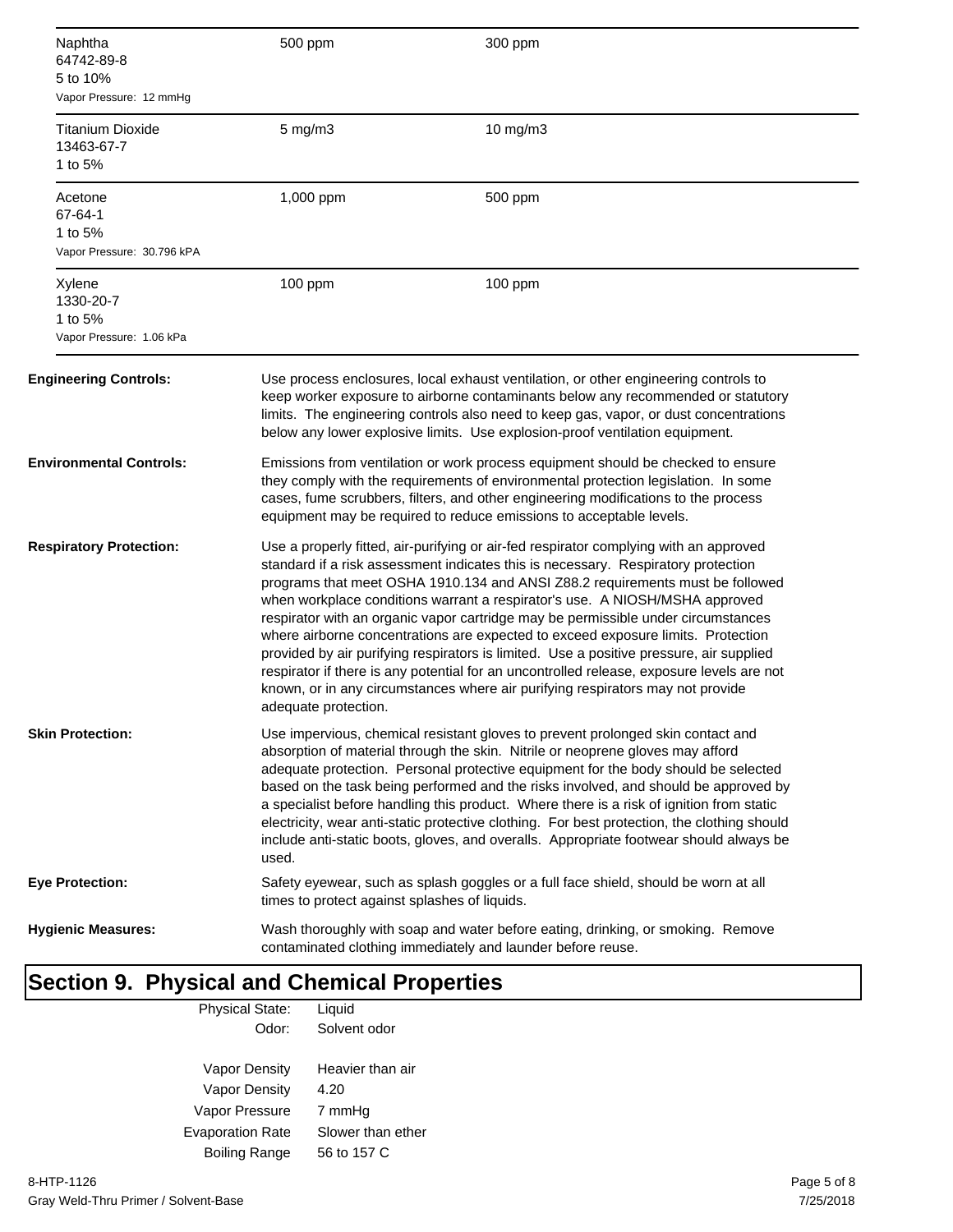| Specific Gravity (SG)         | 1.460          |  |
|-------------------------------|----------------|--|
| Material VOC (Lb / Gal)       | 2.23           |  |
| Material VOC $(q/L)$          | 267.41         |  |
| Coating VOC (Lb/Gal)          | 2.29           |  |
| Coating VOC (g/L)             | 274.77         |  |
| Flash Point:                  | 32 C (90 F)    |  |
| Autoignition:                 | Will not occur |  |
| LEL :                         | 1.0 $%$        |  |
| UEL:                          | 12.8%          |  |
| <b>Partition Coefficient.</b> | Not available  |  |
| n-octanol/water:              |                |  |
| Auto-ignition temperature:    | Not available  |  |

## **Section 10. Stability and Reactivity**

| <b>Conditions to Avoid:</b>      | Avoid temperatures above 120 degrees Fahrenheit. Avoid all possible sources of<br>ignition. Do not pressurize, cut, weld, braze, drill, or expose containers to heat. Do not<br>allow vapor to accumulate in low or confined areas. Avoid contact with strong acid and<br>strong bases. |
|----------------------------------|-----------------------------------------------------------------------------------------------------------------------------------------------------------------------------------------------------------------------------------------------------------------------------------------|
| Incompatibility:                 | Incompatible with strong oxidizing agents.                                                                                                                                                                                                                                              |
| <b>Hazardous Decomposition:</b>  | By open flame, carbon monoxide and carbon dioxide. When heated to decomposition,<br>product emits acrid smoke and irritating fumes. Contains solvents which may form<br>carbon monoxide, carbon dioxide, and formaldehyde.                                                              |
| <b>Hazardous Polymerization:</b> | Will not occur under normal conditions.                                                                                                                                                                                                                                                 |
| Stability:                       | The product is stable.                                                                                                                                                                                                                                                                  |

## **Section 11. Toxicological Information**

| <b>Effects of Over-Exposure</b> |                                                                                                                                                                                                                                                                                                                                                                                                                                                                                                                                                                                                                                                                                                                                                                                                                                                                                                                                                                                                                                                                                                                                                                                                                                                                                                                                                                                                                      |
|---------------------------------|----------------------------------------------------------------------------------------------------------------------------------------------------------------------------------------------------------------------------------------------------------------------------------------------------------------------------------------------------------------------------------------------------------------------------------------------------------------------------------------------------------------------------------------------------------------------------------------------------------------------------------------------------------------------------------------------------------------------------------------------------------------------------------------------------------------------------------------------------------------------------------------------------------------------------------------------------------------------------------------------------------------------------------------------------------------------------------------------------------------------------------------------------------------------------------------------------------------------------------------------------------------------------------------------------------------------------------------------------------------------------------------------------------------------|
| <b>Eve Contact:</b>             | Causes serious eye irritation.                                                                                                                                                                                                                                                                                                                                                                                                                                                                                                                                                                                                                                                                                                                                                                                                                                                                                                                                                                                                                                                                                                                                                                                                                                                                                                                                                                                       |
| <b>Skin Contact:</b>            | Prolonged or repeated skin contact may cause irritation. Allergic reactions are<br>possible.                                                                                                                                                                                                                                                                                                                                                                                                                                                                                                                                                                                                                                                                                                                                                                                                                                                                                                                                                                                                                                                                                                                                                                                                                                                                                                                         |
| Inhalation:                     | Harmful if inhaled. High gas, vapor, mist, or dust concentrations may be harmful if<br>inhaled. Avoid breathing fumes, spray, vapors, or mist. May cause headaches and<br>dizziness. High vapor concentrations are irritating to the eyes, nose, throat, and lungs.<br>Prolonged or excessive inhalation may cause respiratory tract irritation.                                                                                                                                                                                                                                                                                                                                                                                                                                                                                                                                                                                                                                                                                                                                                                                                                                                                                                                                                                                                                                                                     |
| Ingestion:                      | Harmful or fatal if swallowed. Aspiration hazard if swallowed; can enter lungs and<br>cause damage.                                                                                                                                                                                                                                                                                                                                                                                                                                                                                                                                                                                                                                                                                                                                                                                                                                                                                                                                                                                                                                                                                                                                                                                                                                                                                                                  |
| <b>Chronic Hazards:</b>         | High concentrations may lead to central nervous system effects (drowsiness,<br>dizziness, nausea, headaches, paralysis, burred vision) and damage. Reports have<br>associated repeated and prolonged occupational overexposure to solvents with<br>permanent brain and nervous system damage. Contains carbon black pigment.<br>Chronic inflammation, lung fibrosis, and lung tumors have been observed in<br>experimental tests involving rats exposed to excessive concentrations of carbon black<br>and several insoluble dust particles for long periods of time. Tumors have not been<br>observed in other species under similar circumstances. Epidemiological studies of<br>North American workers show no evidence of clinically significant negative health<br>effects from occupational exposure to carbon black. Carbon black is listed as a Group<br>2B - Possibly Carcinogenic to Humans, by IARC and is proposed to be listed as A4 -<br>Not Classified as a Human Carcinogen by the American Conference of Governmental<br>Industrial Hygienists. Significant exposure is unlikely during typical application of this<br>product by roller or brush. Risk of overexposure depends on the duration and level of<br>exposure to dust from such processes as repeated sanding of dried surfaces, or<br>inhalation of spray mist, and the actual concentration of carbon black in the product<br>formula. |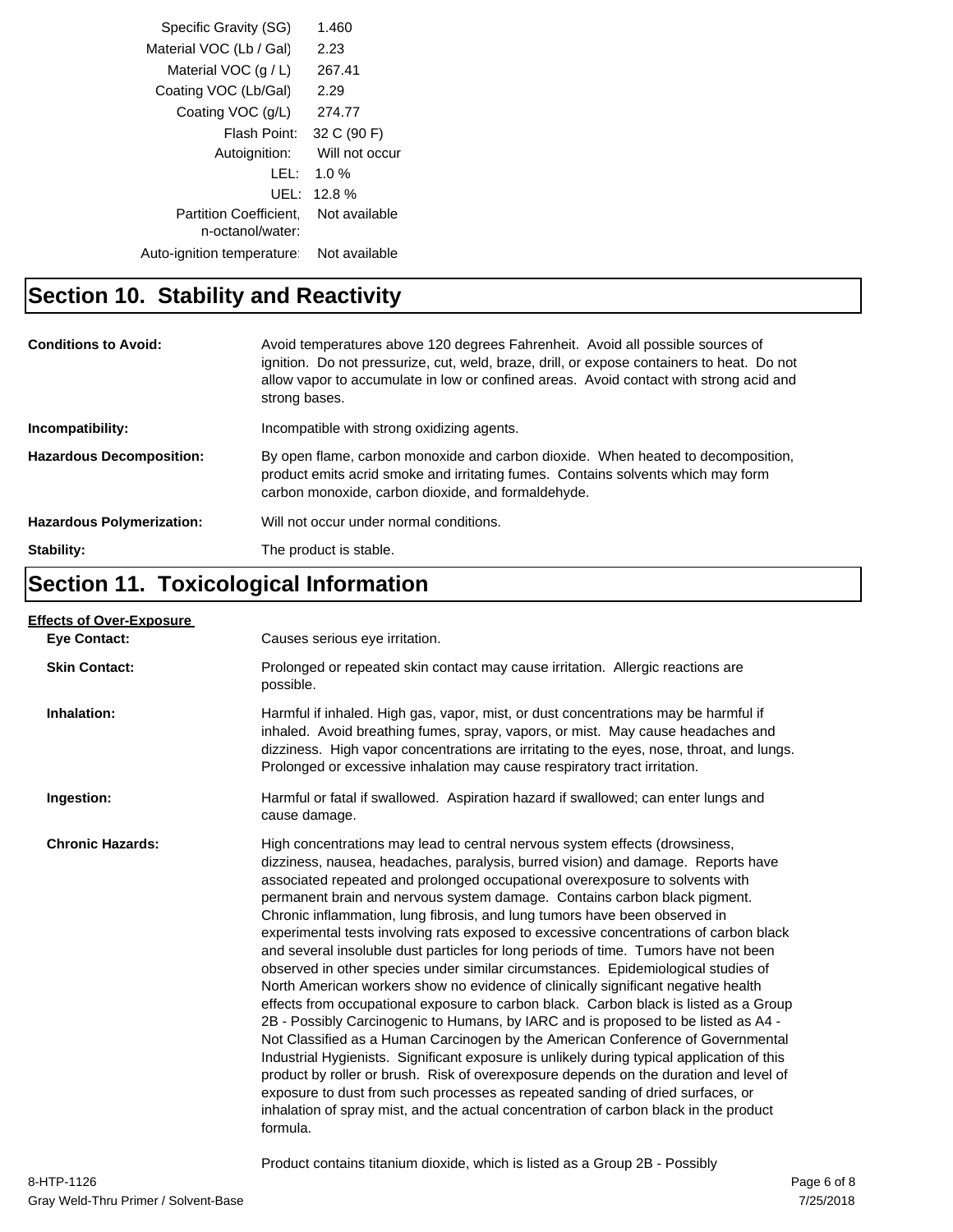|                                 | Carcinogenic to Humans by IARC. No significant exposure to titanium dioxide is<br>anticipated while using this product, in which titanium dioxide is bound to other<br>materials including resin and other pigments, during brush or rolling application.<br>Overexposure risks depend on duration and level of exposure to dust, such as from<br>repeated sanding of this product's dried film, or inhalation of spray mist, and the actual<br>concentration of titanium dioxide in the product formula. For additional information,<br>refer to IARC Monograph, Volume 93, 2010. |
|---------------------------------|------------------------------------------------------------------------------------------------------------------------------------------------------------------------------------------------------------------------------------------------------------------------------------------------------------------------------------------------------------------------------------------------------------------------------------------------------------------------------------------------------------------------------------------------------------------------------------|
| <b>Primary Routes of Entry:</b> | Eye contact, ingestion, inhalation, absorption through the skin, skin contact.                                                                                                                                                                                                                                                                                                                                                                                                                                                                                                     |
| <b>Acute Toxicity Values:</b>   | Acute effects of this product have not been tested. Available data on individual<br>components, if any, will be listed below.                                                                                                                                                                                                                                                                                                                                                                                                                                                      |

#### **Section 12. Ecological Information**

**Ecological Information:** Product is a mixture of listed components.

#### **Section 13. Disposal Information**

**Disposal Considerations:** The generation of waste should be avoided or minimized wherever possible. Disposal of this product, solutions, and any by-products should at all times comply with relevant environmental protection regulations and waste disposal regulations, in addition to any local or regional restrictions which may be in effect. Surplus and non-recyclable products should be disposed of via a licensed waste disposal contractor. Waste should not be disposed of untreated to the sewer unless fully compliant with the requirements of all authorities with jurisdiction. Waste packaging should be recycled whenever possible. Incineration or landfill should only be considered when recycling is not feasible. Take care when handling empty containers as they may retain some residual product. Vapor from residue may create a flammable or explosive atmosphere within the used container. Do not expose empty containers to heat or sparks, and do not weld, cut, or grind used containers unless they have been thoroughly cleaned. Avoid contact of spilled material with soil, waterways, drains, and sewer systems.

### **Section 14. Transport Information**

|                                | Domestic (US DOT)                                                                                                                                                                                                                                                                                                                                                                                                                                          | <b>International (IMDG)</b> | Air (IATA) | Canada (TDG) |
|--------------------------------|------------------------------------------------------------------------------------------------------------------------------------------------------------------------------------------------------------------------------------------------------------------------------------------------------------------------------------------------------------------------------------------------------------------------------------------------------------|-----------------------------|------------|--------------|
| <b>UN Number:</b>              | 1263                                                                                                                                                                                                                                                                                                                                                                                                                                                       | 1263                        | 1263       | 1263         |
| <b>UN Shipping Name:</b>       | Paint                                                                                                                                                                                                                                                                                                                                                                                                                                                      | Paint                       | Paint      | Paint        |
| <b>Hazard Class:</b>           | 3                                                                                                                                                                                                                                                                                                                                                                                                                                                          | 3                           | 3          | 3            |
| <b>Packing Group:</b>          | Ш                                                                                                                                                                                                                                                                                                                                                                                                                                                          | Ш                           | Ш          | Ш            |
| <b>Limited Quantity:</b>       | Yes                                                                                                                                                                                                                                                                                                                                                                                                                                                        | Yes                         | Yes        | Yes          |
| <b>Special Considerations:</b> | The presence of a shipping description for a particular mode of transport does not<br>indicate that the product is packaged suitably for that mode of transport. All packaging<br>should be reviewed for suitability prior to shipment, so that compliance with applicable<br>requilations can be ensured. Compliance with all applicable requilations is the sole<br>reaponaibility of the neroon offering the product for transport. Derecae loading and |                             |            |              |

responsibility of the person offering the product for transport. Persons loading and unloading dangerous goods should be trained in all the risks associated with the substances at hand, and on all actions to be taken in case of an emergency situation.

### **Section 15. Regulatory Information**

#### **U.S. Federal Regulations CERCLA - SARA Hazard**

**Category:**

This product has been reviewed according to the EPA hazard categories promulgated by Sections 311 and 312 of the Superfund Amendment and Reauthorization Act of 1986, known as SARA Title III, and is considered to meet the following categories under